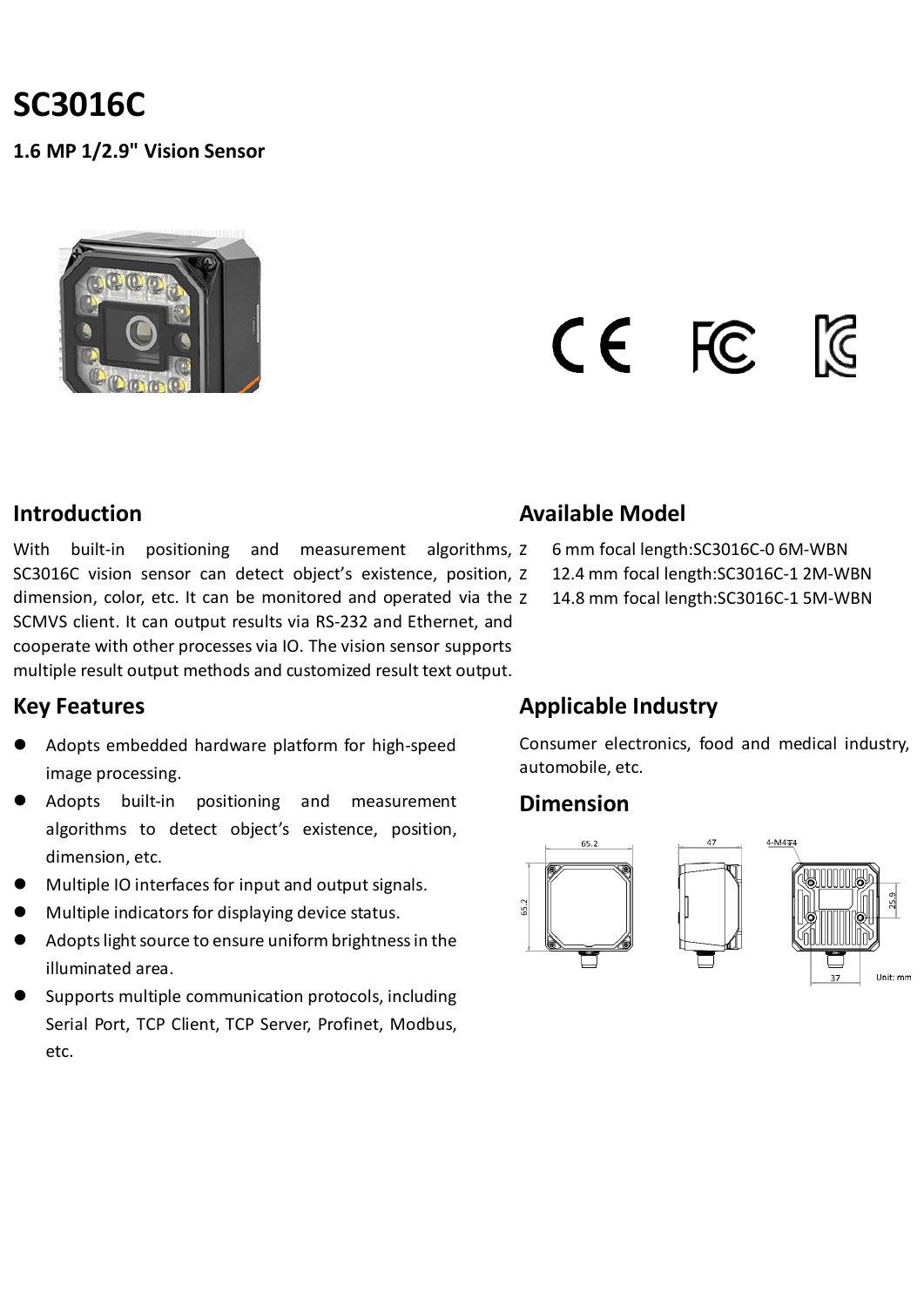## **Specification**

| <b>Model</b>               | SC3016C-06M-WBN                                                                                                            | SC3016C-12M-WBN                                                   | <b>SC3016C-15M-WBN</b> |  |
|----------------------------|----------------------------------------------------------------------------------------------------------------------------|-------------------------------------------------------------------|------------------------|--|
| <b>Tool</b>                |                                                                                                                            |                                                                   |                        |  |
| <b>Vision tool</b>         | Existence: Pattern existence, spot existence, edge existence, circle existence, line existence<br>$\bullet$                |                                                                   |                        |  |
|                            | Count: Pattern count, spot count, edge count                                                                               |                                                                   |                        |  |
|                            | Measurement: Brightness analysis, contrast measurement, greyscale size, diameter                                           |                                                                   |                        |  |
|                            | measurement, width measurement, line angle, line to line angle, point to line measurement,                                 |                                                                   |                        |  |
|                            | color size                                                                                                                 |                                                                   |                        |  |
|                            |                                                                                                                            | Recognition: OCR, color contrast, barcode recognition             |                        |  |
| Solution capacity*         | Supports solution importing and exporting, up to 32 solutions and 40 modules can be stored.                                |                                                                   |                        |  |
| Communication              | Serial Port, TCP Client, TCP Server, UDP Server, FTP, Profinet, Modbus, Ethernet/IP                                        |                                                                   |                        |  |
| protocol                   |                                                                                                                            |                                                                   |                        |  |
| <b>Camera</b>              |                                                                                                                            |                                                                   |                        |  |
| Sensor type                | CMOS, global shutter                                                                                                       |                                                                   |                        |  |
| <b>Pixel size</b>          | 3.45 $\mu$ m × 3.45 $\mu$ m                                                                                                |                                                                   |                        |  |
| <b>Sensor size</b>         | 1/2.9"                                                                                                                     |                                                                   |                        |  |
| <b>Resolution</b>          | $1408 \times 1024$                                                                                                         |                                                                   |                        |  |
| Max. frame rate            | 60 fps                                                                                                                     |                                                                   |                        |  |
| <b>Dynamic range</b>       | 71.4 dB                                                                                                                    |                                                                   |                        |  |
| <b>SNR</b>                 | 41 dB                                                                                                                      |                                                                   |                        |  |
| Gain                       | 0 dB to 15 dB                                                                                                              |                                                                   |                        |  |
| <b>Exposure time</b>       | $16 \mu s$ to 1 sec                                                                                                        |                                                                   |                        |  |
| <b>Pixel format</b>        | RGB 8, Mono 8                                                                                                              |                                                                   |                        |  |
| Mono/color                 | Color                                                                                                                      |                                                                   |                        |  |
| <b>Electrical features</b> |                                                                                                                            |                                                                   |                        |  |
| Data interface             | 17-pin M12 connector provides power, Ethernet, digital I/O, and serial port                                                |                                                                   |                        |  |
| <b>Ethernet</b>            | <b>Fast Ethernet</b>                                                                                                       |                                                                   |                        |  |
| Digital I/O                | Input signal $\times$ 2 (Line 0/1), output signal $\times$ 3 (Line 5/6/7), bi-directional I/O $\times$ 3 (Line 2/3/4), and |                                                                   |                        |  |
|                            |                                                                                                                            | external button input × 1. Output signal can be set as NPN or PNP |                        |  |
| <b>Power supply</b>        | 24 VDC                                                                                                                     |                                                                   |                        |  |
| Max. power                 | Approx. 48 W@24 VDC                                                                                                        |                                                                   |                        |  |
| consumption                |                                                                                                                            |                                                                   |                        |  |
| <b>Mechanical</b>          |                                                                                                                            |                                                                   |                        |  |
| Lens mount                 | M12-mount, mechanical autofocus lens                                                                                       |                                                                   |                        |  |
| <b>Focal length</b>        | 6 mm (0.2")                                                                                                                | 12.4 mm (0.5")                                                    | 14.8 mm (0.6")         |  |
| Lens cap                   | Transparent lens cap. Polarization or infrared filter lens cap is optional.                                                |                                                                   |                        |  |
| <b>Light source</b>        | White light by default. Red/blue/near-infrared is optional.                                                                |                                                                   |                        |  |
| Indicator                  | Power indicator (PWR), network indicator (LNK), status indicator (STS), result indicator (OK/NG)                           |                                                                   |                        |  |
| <b>Dimension</b>           | 65.2 mm $\times$ 65.2 mm $\times$ 47 mm (2.6" $\times$ 2.6" $\times$ 1.9")                                                 |                                                                   |                        |  |
| Weight                     | Approx. 280 g (0.6 lb.)                                                                                                    |                                                                   |                        |  |
| <b>Ingress protection</b>  | IP67 (under proper installation of lens and wiring)                                                                        |                                                                   |                        |  |
| <b>Temperature</b>         | Working temperature: 0 °C to 50 °C (32 °F to 122 °F)                                                                       |                                                                   |                        |  |
|                            | Storage temperature: -30 °C to 70 °C (-22 °F to 158 °F)                                                                    |                                                                   |                        |  |
| <b>Humidity</b>            | 20% to 95% RH, non-condensing                                                                                              |                                                                   |                        |  |
| <b>General</b>             |                                                                                                                            |                                                                   |                        |  |
| <b>Client software</b>     | <b>SCMVS</b>                                                                                                               |                                                                   |                        |  |
| <b>Certification</b>       | CE, FCC, KC                                                                                                                |                                                                   |                        |  |

*\*Single solution supports up to 4 pattern count modules, or 4 existence modules, or 4 color size modules.*